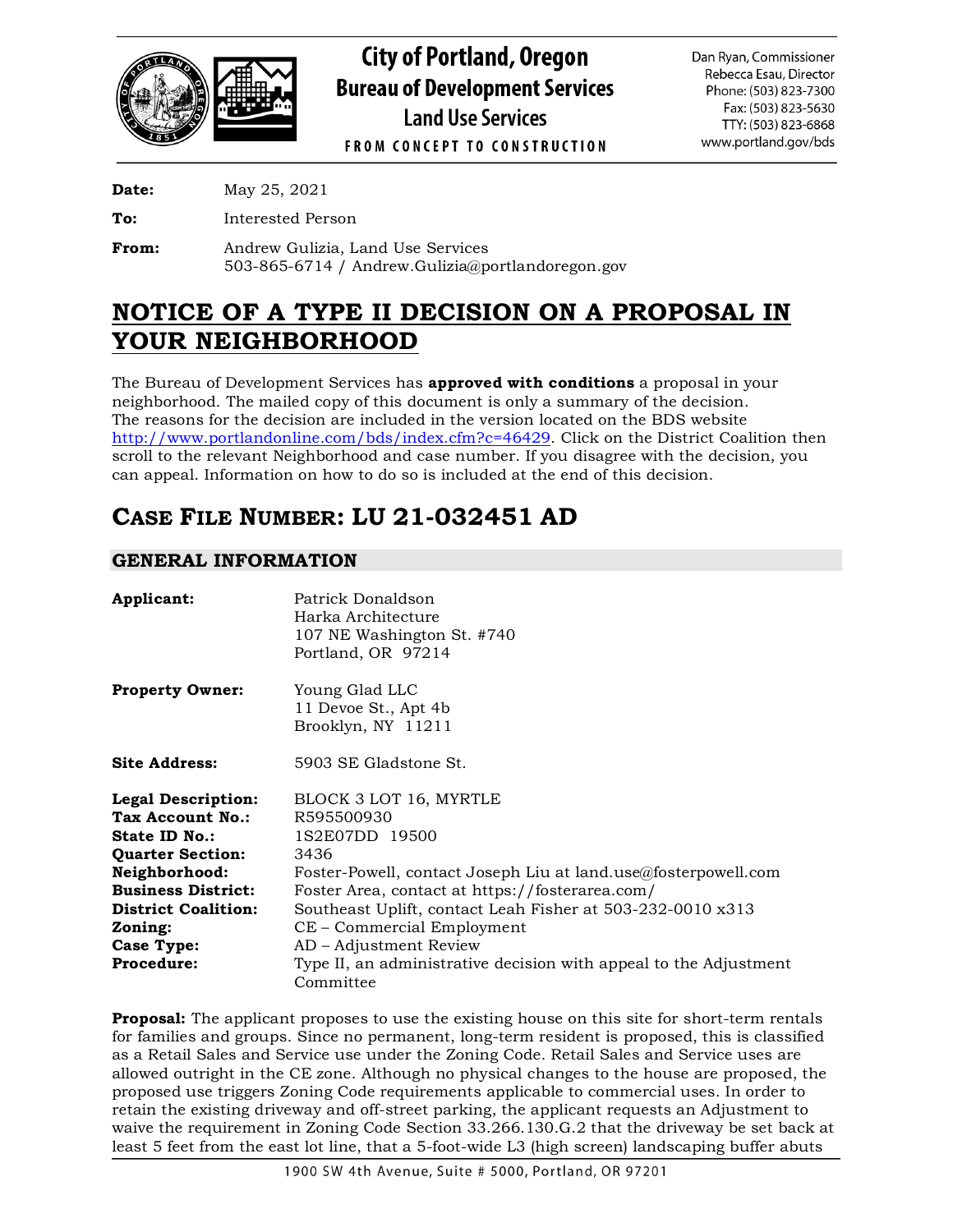the east and north sides of the driveway, and that a 5-foot-wide L2 (low screen) landscaping buffer abuts the west side of the driveway.

**Relevant Approval Criteria:** To be approved, this proposal must comply with the Adjustment Review approval criteria in Zoning Code Section 33.805.040.A-F.

# **ANALYSIS**

**Site and Vicinity:** The subject site is 4,000 square feet in area and located in Southeast Portland on the north side of SE Gladstone Street, between SE Foster Road and SE 60<sup>th</sup> Avenue. The property is developed with a  $1\frac{1}{2}$ -story house that was built in 1906. The property has no garage, but there is an existing, paved driveway on the east side of the house providing off-street parking. The surrounding properties are also developed with detached houses, and commercial buildings along SE Foster Road are about a half block to the west.

**Zoning:** The Commercial Employment (CE) zone is a medium-scale commercial/mixed use zone intended for sites along corridors with a Neighborhood Collector or higher traffic classification, especially along Civic Corridors that are also Major Truck Streets or Priority Truck Streets. The zone allows a mix of commercial uses, including auto-accommodating development and drive-through facilities, as well as some light manufacturing and distribution uses that have few off-site impacts.

**Land Use Review History:** There are no prior land use reviews for this site.

**Agency Review:** A "Notice of Proposal" was sent April 28, 2021. The following Bureaus responded with no concerns about the proposed Adjustment:

- Bureau of Environmental Services (Exhibit E-1);
- Portland Bureau of Transportation (Exhibit E-2);
- Water Bureau (Exhibit E-3);
- Fire Bureau (Exhibit E-4);
- Site Development Section of the Bureau of Development Services (BDS) (Exhibit E-5); and
- Life Safety Review Section of BDS (Exhibit E-6).

**Neighborhood Review:** One neighbor submitted a written response to the mailed "Notice of Proposal." The neighbor stated that short-term rentals without an on-site resident or manager are damaging to the character of a residential neighborhood (Exhibit F-1). The neighbor suggested large street trees as mitigation if the short-term rental use is approved.

Staff response: Since the site is zoned CE (Commercial Employment), a commercial lodging use is allowed outright, and the Zoning Code does not require an on-site resident or manager. The proposal for this review is only to waive the setback and landscaping requirements for a commercial driveway. Conditions of approval for new trees, including a tree in the front yard, are included in this decision, as discussed in the approval criteria findings below.

# **ZONING CODE APPROVAL CRITERIA**

## **33.805.040 Approval Criteria**

Adjustment requests will be approved if the applicant has demonstrated that approval criteria A through F, below, have been met.

**A.** Granting the Adjustment will equally or better meet the purpose of the regulation to be modified; and

**Findings:** The Adjustment request is to waive the requirement in Zoning Code Section 33.266.130.G.2 for landscaping buffers around a commercial driveway and parking area. The purpose of this requirement is stated in Zoning Code Section 33.266.130.A: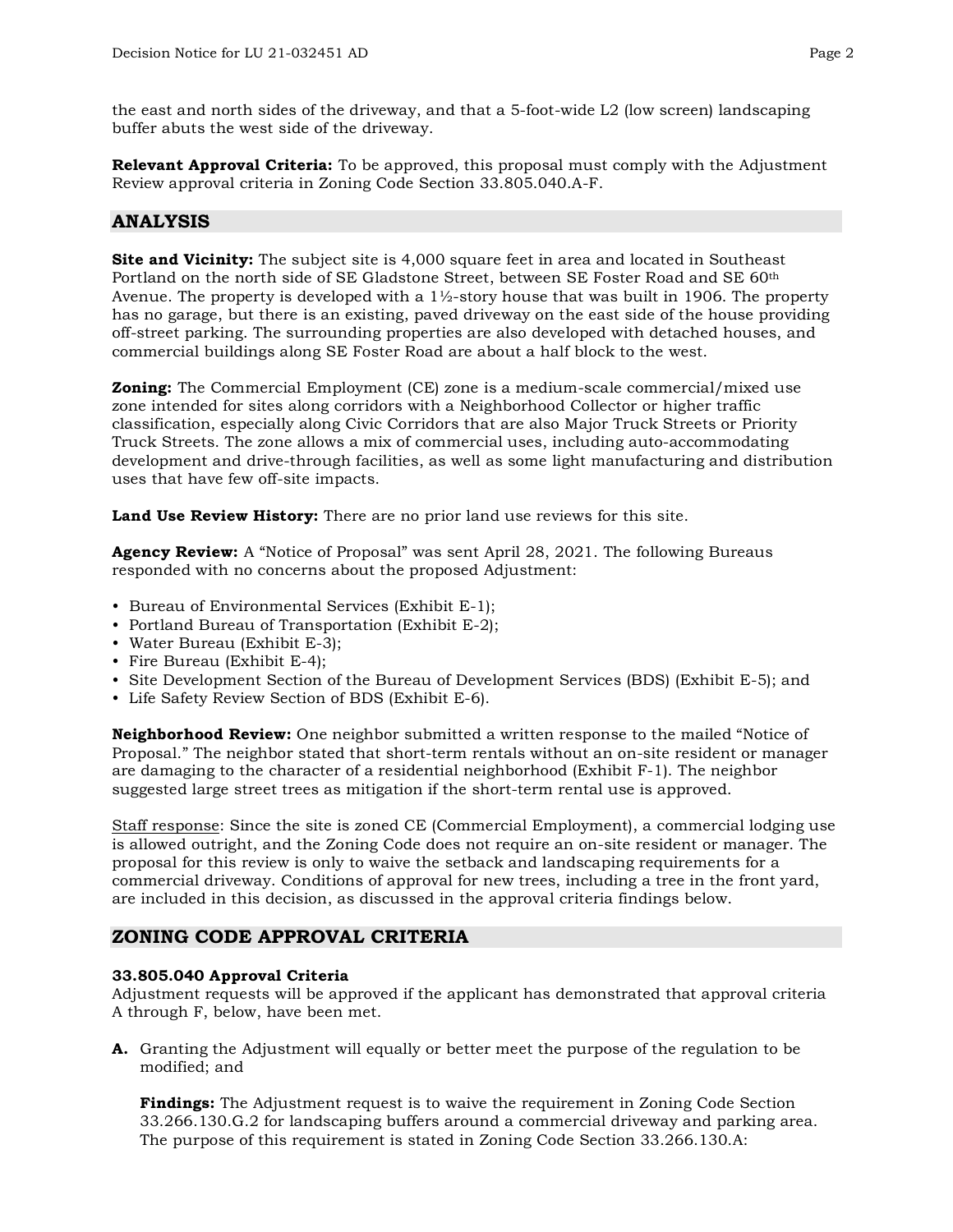- *Improve and soften the appearance of parking areas;*
- *Reduce the visual impact of parking areas from sidewalks, streets, and especially from adjacent residential zones;*
- *Provide flexibility to reduce the visual impacts of small residential parking lots;*
- *Direct traffic in parking areas;*
- *Shade and cool parking areas;*
- *Reduce the amount and rate of stormwater runoff from vehicle areas;*
- *Reduce pollution and temperature of stormwater runoff from vehicle areas; and*
- *Decrease airborne and waterborne pollution.*

The setback and landscaping standards in Zoning Code Section 33.266.130.G.2 are intended for driveways and parking lots that serve commercial uses such as stores and offices. The building on this site will be converted to a commercial lodging use, which triggers these standards, but the building will retain the appearance of a house and the parking area will retain the appearance of a residential driveway. Since the surrounding properties are also developed with houses, staff finds that limiting the exterior changes associated with the allowed commercial use supports neighborhood compatibility. At about 10 feet wide and 50 feet long, the on-site driveway and parking area will be relatively small and unimposing (Exhibit C-1) and will look like neighboring residential driveways that are not surrounded by trees and shrubs. Staff does not find that landscaping buffers with dense rows of trees and shrubs around the driveway, as would be required without this Adjustment, are necessary to support the purposes stated above for improving aesthetics, directing traffic, and mitigating pollution.

The 3-foot-tall, solid wood fence proposed by the applicant on the east side of the driveway will provide visual separation from the residentially-zoned property to the east, and the Zoning Code permits outright a 3-foot-tall fence in lieu of a landscaping buffer for some multi-dwelling residential developments (Zoning Code Section 33.266.130.G.2.b.2). This fence also will help shield headlight glare from vehicles using the driveway during evening hours. The applicant also proposes two new trees: one in a cut-out area at the north end of the driveway and another in the front yard (Exhibit C-1). Staff finds the new tree canopy will improve the appearance of the site and soften views toward the parking area, as intended by the standard. As they mature, the new trees will also provide shading and cooling, absorb some of the stormwater runoff from the pavement, and help to mitigate air and water pollution. The Bureau of Environmental Services reviewed the proposal and raised no objections to the Adjustment (Exhibit E-1). To maximize benefits from the new trees, a condition of approval will require the new tree in the front yard, where the available planting area is larger, to be a medium-sized variety rather than a small-sized variety as determined by Zoning Code Section 33.248.030.C.2.c.

For these reasons, and with conditions of approval for the new fence and new trees, staff finds the Adjustment request is consistent with the purpose of the standard to be modified. With the conditions of approval, staff finds approval criterion A is met.

**B.** If in a residential, CI1, or IR zone, the proposal will not significantly detract from the livability or appearance of the residential area, or if in an OS, C, E, I, or CI2 zone, the proposal will be consistent with the classifications of the adjacent streets and the desired character of the area; and

**Findings:** Since the site is zoned CE, the Adjustment Review proposal must be consistent with the classifications of the adjacent street and the desired character of the area.

## Street classifications

The site abuts a section of SE Gladstone Street that is classified by the City's Transportation System Plan as a local service street for all transportation modes. The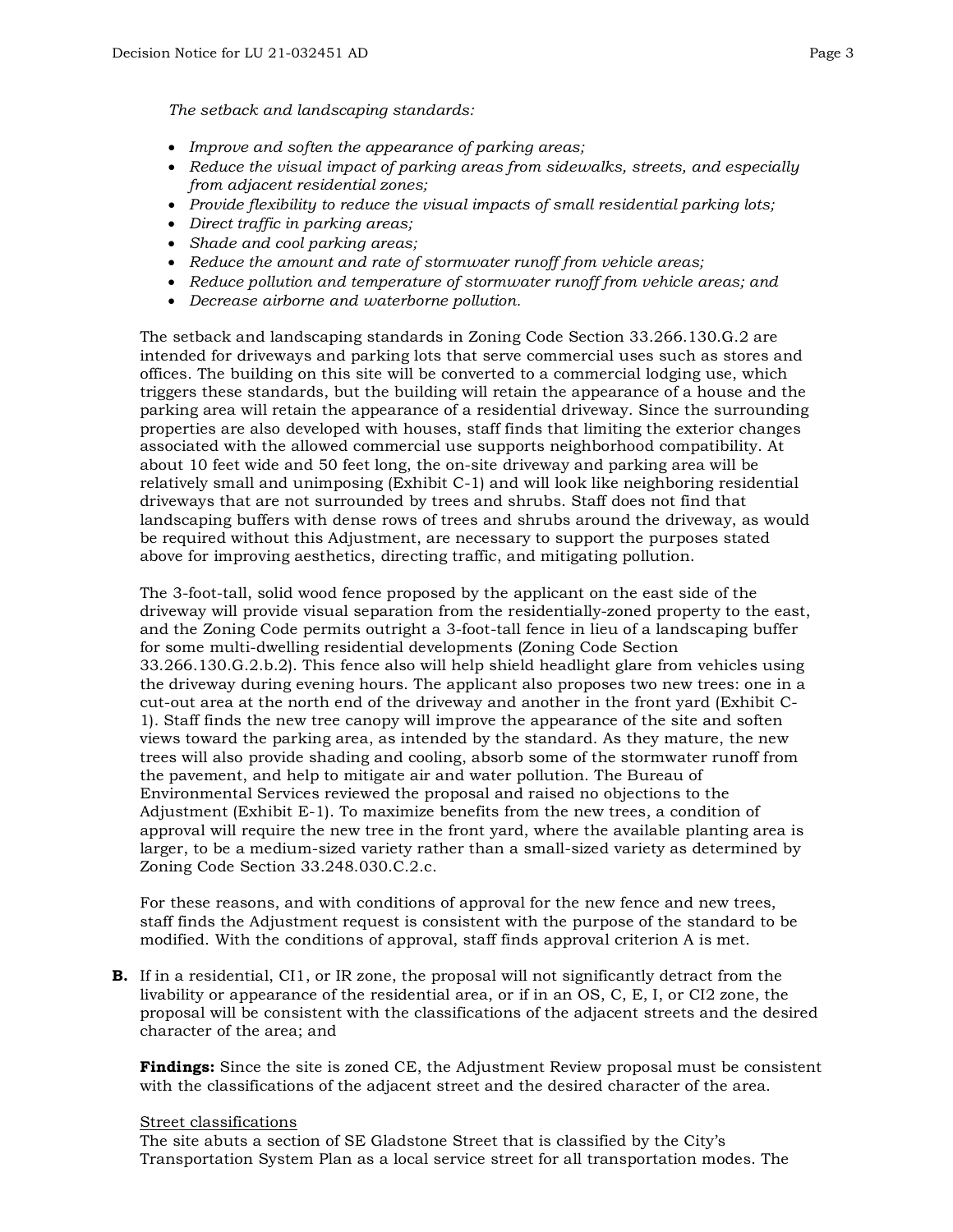proposed Adjustment to landscape buffering requirements has no effect on the functions or capacity of this street, and the Portland Bureau of Transportation reviewed the proposal and raised no concerns about the Adjustment (Exhibit E-2). Therefore, the proposed Adjustment is consistent with the local service classifications.

#### Desired character of area

"Desired character" is defined in Zoning Code Chapter 33.910. Pursuant to this definition, the desired character for this site is determined by:

- the character statement for the CE zone:
- the Foster-Powell Neighborhood Plan; and
- the Outer Southeast Community Plan.

#### CE zone

The character statement for the CE zone is in Zoning Code Section 33.130.030.E:

*The Commercial Employment (CE) zone is a medium-scale zone intended for sites along corridors with a Neighborhood Collector or higher traffic classification, especially along civic corridors that are also Major Truck Streets or Priority Truck Streets. This zone is generally not appropriate in designated centers, except on a site that is currently developed in an auto-oriented manner and where more urban development is not yet economically feasible. The zone allows a mix of commercial uses, including auto-accommodating development and drive-through facilities, as well as some light manufacturing and distribution uses that have few off-site impacts. The emphasis of this zone is on commercial and employment uses, but residential uses are also allowed. Buildings in this zone will generally be up to four stories tall. This zone is intended to allow for development with auto-accommodating configurations, while also including pedestrian-oriented design features that support transit and pedestrian access.*

The applicant intends to convert the house on this site to a commercial lodging use, which is permitted outright in the CE zone. Retaining the existing driveway for off-street parking supports an auto-accommodating configuration, as intended for the CE zone, while the new trees discussed in the findings for approval criterion A will create shade and a more pleasant view for pedestrians on the adjacent sidewalk (and for the residential neighbor to the east). Therefore, with conditions of approval for new trees, staff finds the proposal is consistent with the character statement for the CE zone.

Foster-Powell Neighborhood Plan and Outer Southeast Community Plan The following statements from the Foster-Powell Neighborhood Plan are found to be relevant to this review:

*Policy 1 (Parks and Open Space), Objective 6: Plant more street trees in the neighborhood.*

*Policy 2 (Neighborhood Livability), Objective 2: Discourage the establishment of businesses in Foster-Powell that have an adverse effect on neighborhood livability.* 

The following statements from the Outer Southeast Community Plan are found to be relevant to this review:

*Housing Policy, Objective 6: Encourage property owners to maintain and improve their homes so that established neighborhoods remain stable and attractive.*

*Housing Policy, Objective 7: Preserve and increase the supply of housing affordable to households below the median income.*

*Open Space and Environment Policy, Objective 9: Improve the appearance and livability of outer southeast neighborhoods.*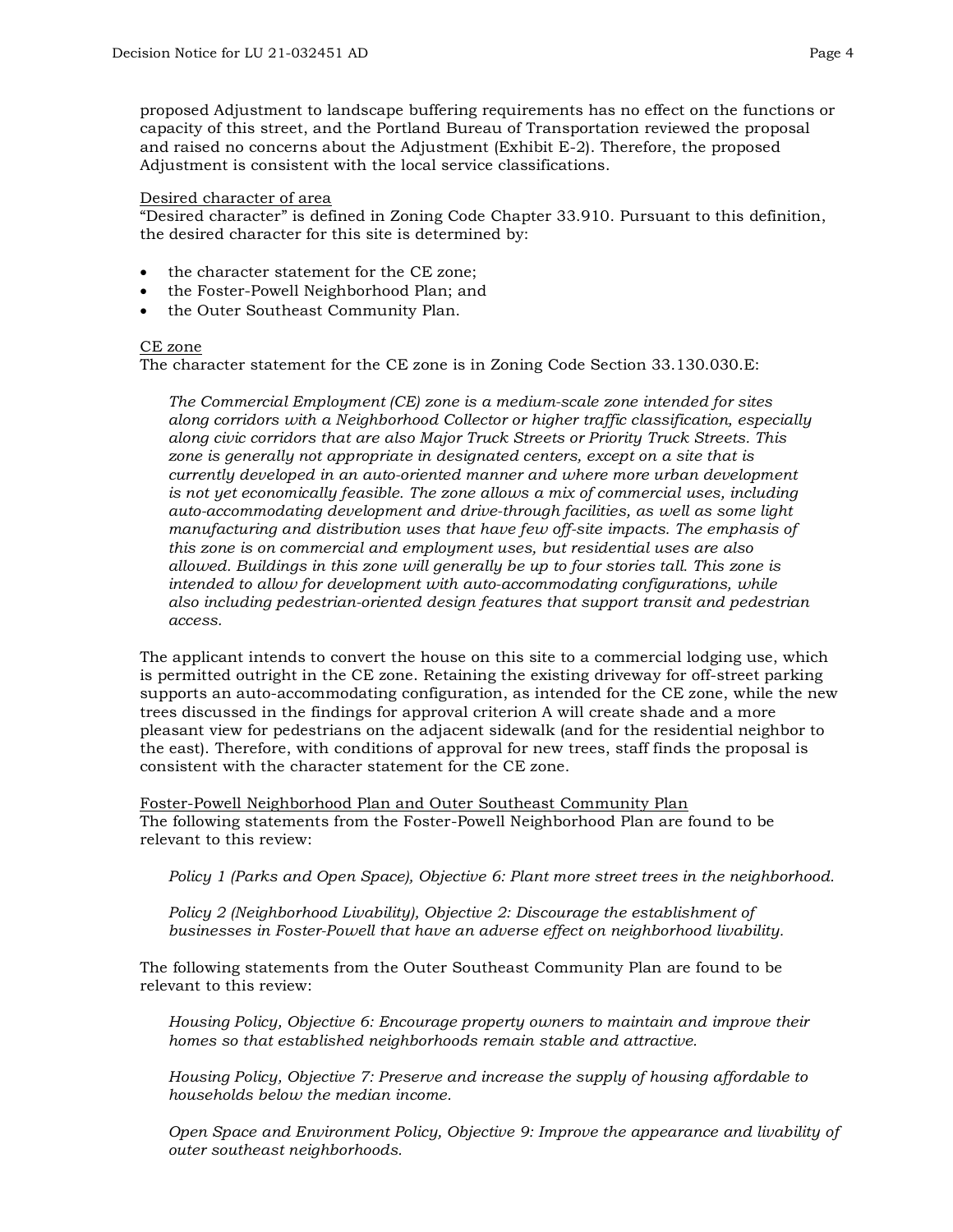The proposal does not preserve or increase the neighborhood's housing supply, and a neighbor expressed concern that short-term rentals without an on-site resident or manager will detract from neighborhood livability (Exhibit F-1). However, since this site is zoned CE, conversion of the house to a commercial lodging use without an on-site resident or manager is allowed outright, and the scope of this review is limited to the requirement for landscaping buffers around commercial driveways. Since the building on this site will retain the appearance of a house, and surrounding properties are also developed with houses, staff finds that limiting exterior changes associated with the change of use will protect neighborhood stability. Retaining the existing driveway for off-street parking also supports neighborhood livability by maintaining the supply of street parking, even though no off-street parking is required at this location (Zoning Code Section 33.266.110.B.1).

The new wooden fence along the east side of the driveway will provide visual separation between the driveway and the abutting residential property, as well as shield the adjacent neighbor to the east from the glare of car headlights. The two new trees (one at the north end of the driveway and one near the street) will improve the appearance of the site and neighborhood.

For these reasons, and with conditions of approval for the new fence and trees, staff finds that on balance, the proposed Adjustment is consistent with the Foster-Powell Neighborhood Plan and the Outer Southeast Community Plan.

#### Summary

With conditions of approval for the new fence and trees, staff finds the Adjustment is consistent with the classifications of the adjacent street and the desired character of the area. With the conditions of approval, staff finds approval criterion B is met.

**C.** If more than one Adjustment is being requested, the cumulative effect of the Adjustments results in a project which is still consistent with the overall purpose of the zone; and

**Findings:** Since only one Adjustment is requested, this criterion is not applicable.

**D.** City-designated scenic resources and historic resources are preserved; and

**Findings**: City-designated scenic resources are identified on the official zoning maps with a lower case "s," and historic resources are identified either with a dot or as being within the boundaries of a Historic or Conservation district. As there are no scenic resources or historic resources mapped on the subject site, this criterion is not applicable.

**E.** Any impacts resulting from the Adjustment are mitigated to the extent practical; and

**Findings:** Staff finds a new 3-foot-tall, solid wood fence along the east side of the driveway, a new tree immediately behind the driveway, and another new tree in the front yard will adequately mitigate impacts from waiving the landscaping buffer requirement around the driveway. The new fence will provide visual separation from the residential lot to the east and shield the glare of headlights, and the new tree canopy will shade parts of the driveway, improve the appearance of the property, and absorb some of the stormwater runoff from the pavement. With conditions of approval for the new fence and trees, staff finds approval criterion E is met.

**F.** If in an environmental zone, the proposal has as few significant detrimental environmental impacts on the resource and resource values as is practicable;

**Findings:** Environmental overlay zones are designated on the official zoning maps with either a lowercase "p" (Environmental Protection overlay zone) or a "c" (Environmental Conservation overlay zone). As there are no environmental overlay zones mapped on the site, this criterion is not applicable.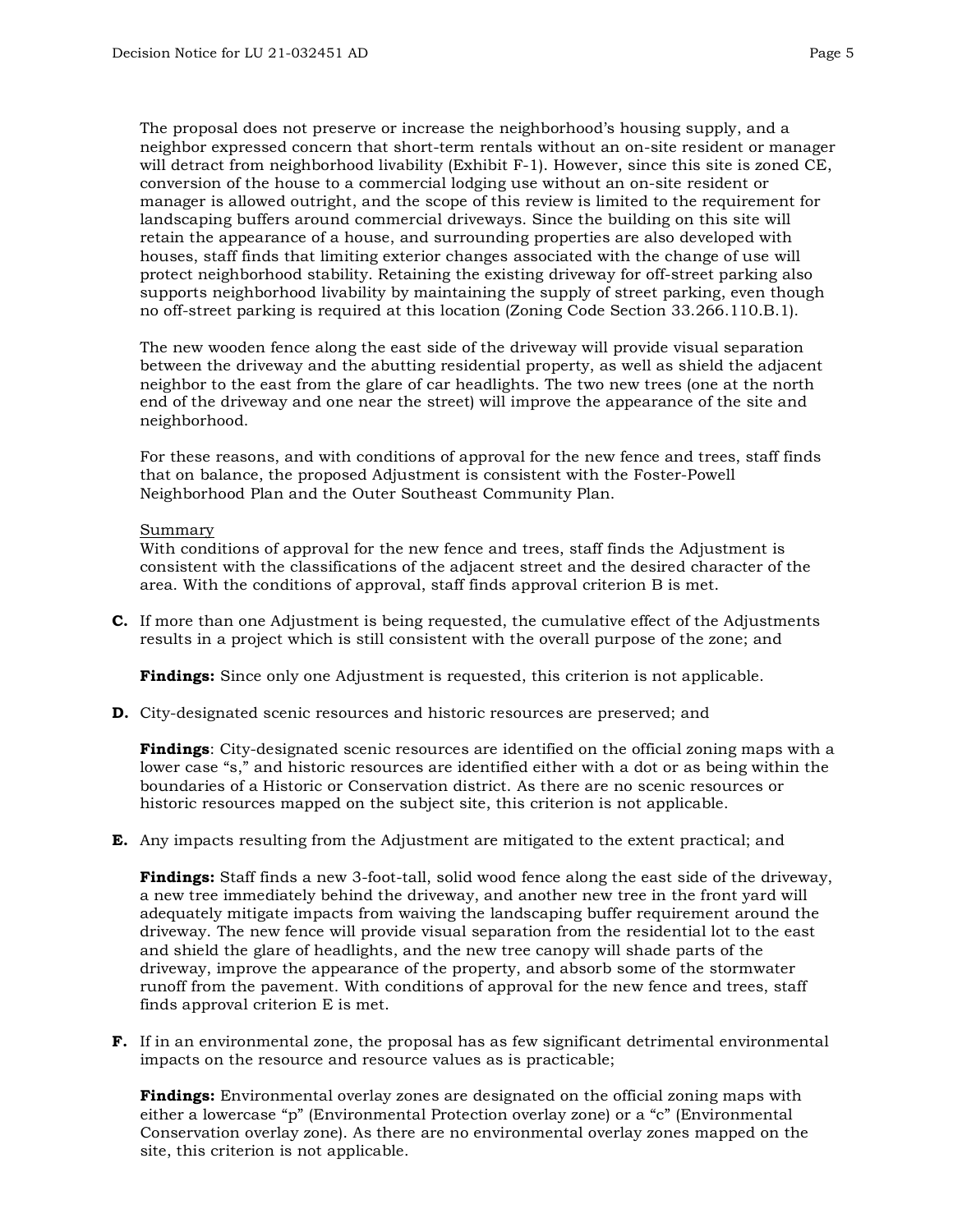## **DEVELOPMENT STANDARDS**

Unless specifically required in the approval criteria listed above, this proposal does not have to meet the development standards in order to be approved during this review process. The plans submitted for a building or zoning permit must demonstrate that all development standards of Title 33 can be met or have received an Adjustment or Modification via a land use review prior to the approval of a building or zoning permit.

## **CONCLUSIONS**

Staff finds that with a new wooden fence along the east side of the driveway and two new trees planted on the site, the proposed Adjustment is consistent with the purpose of the requirement to be modified and with the character intended for the area. With conditions of approval for the fence and trees, staff finds the approval criteria for the Adjustment are met. Since the approval criteria are met, the Adjustment request must be approved.

# **ADMINISTRATIVE DECISION**

Approval of an Adjustment to waive the requirement in Zoning Code Section 33.266.130.G.2 that the driveway be set back at least 5 feet from the east lot line, that a 5-foot-wide L3 (high screen) landscaping buffer abuts the east and north sides of the driveway, and that a 5-footwide L2 (low screen) landscaping buffer abuts the west side of the driveway, per the approved site plan, Exhibit C-1, signed and dated May 20, 2021, subject to the following conditions:

- A. As part of the building permit application submittal, each of the required site plans and any additional drawings must reflect the information and design approved by this land use review as indicated in Exhibit C-1. The sheets on which this information appears must be labeled, "Proposal and design as approved in Case File # LU 21-032451 AD."
- B. One new tree is required within a minimum  $5' \times 5'$  planter area on the north side of the onsite parking space illustrated in Exhibit C-1. The building permit plans must label the proposed tree variety and must specify that at the time of planting, the new tree will be at least 1.5 caliper inches for a deciduous variety or at least 5 feet in height for a conifer variety. The new tree must be planted prior to approval of the final inspection for the building permit to convert the house to a commercial lodging use.
- C. One new tree is required within the front yard (the area between the front building line and the front lot line). The building permit plans must label the proposed tree variety and must specify that at the time of planting, the new tree will be at least 1.5 caliper inches for a deciduous variety or at least 5 feet in height for a conifer variety. The new tree in the front yard must be a medium-size variety as specified in Zoning Code Section 33.248.030.C.2.c. The new tree must be planted prior to approval of the final inspection for the building permit to convert the house to a commercial lodging use.
- D. A 3-foot-tall, solid, good-neighbor wood fence is required along the portion of the east lot line which abuts the driveway and on-site parking space illustrated in Exhibit C-1. The new fence must be constructed prior to approval of the final inspection for the building permit to convert the house to a commercial lodging use.

## **Staff Planner: Andrew Gulizia**

**Decision rendered by: \_\_\_\_\_\_\_\_\_\_\_\_\_\_\_\_\_\_\_\_\_\_\_\_\_\_\_\_\_\_\_\_\_\_\_\_\_\_\_\_\_\_\_\_ on May 20, 2021**

By authority of the Director of the Bureau of Development Services

**Decision mailed: May 25, 2021**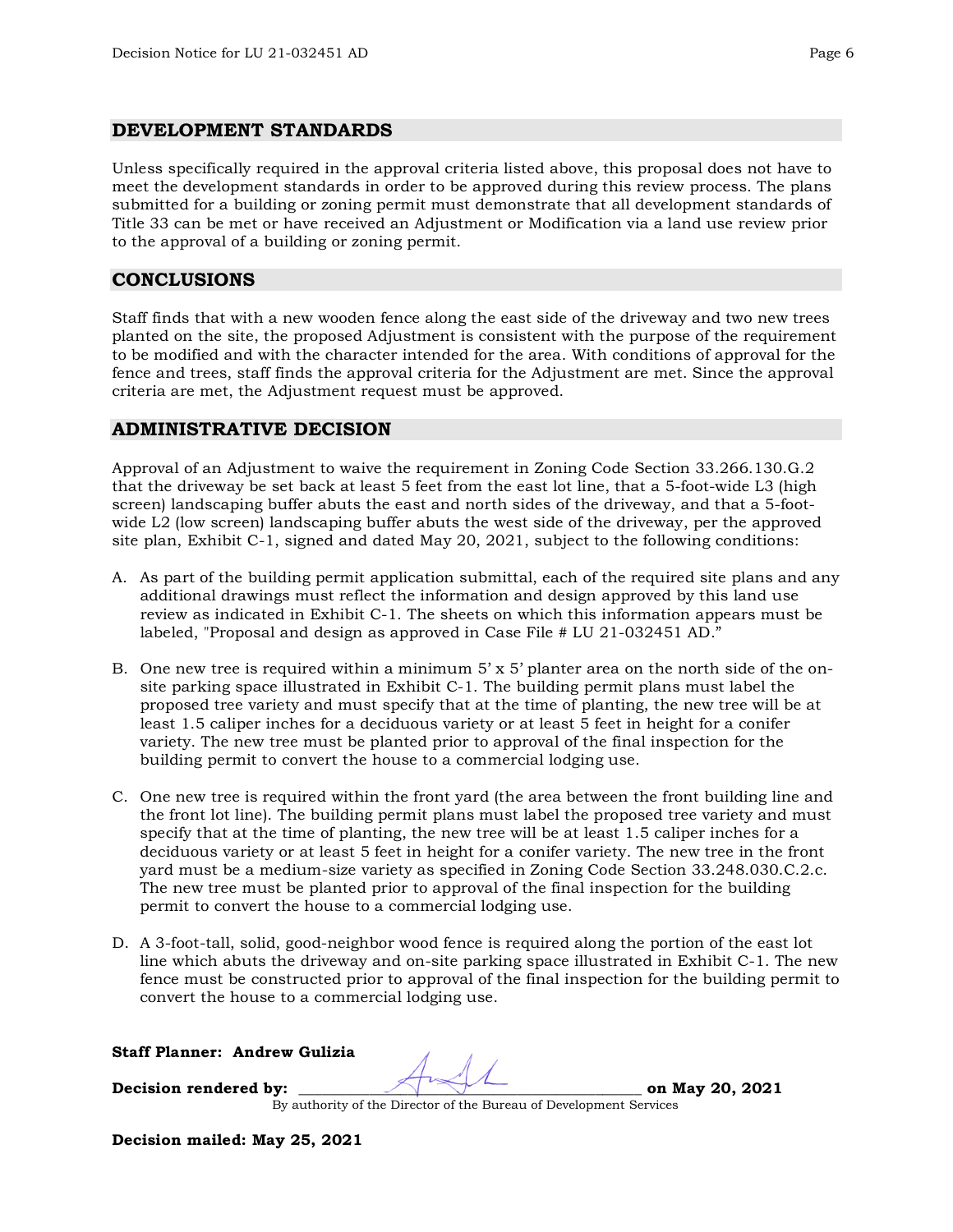**About this Decision.** This land use decision is **not a permit** for development. Permits may be required prior to any work. Contact the Development Services Center at 503-823-7310 for information about permits.

**Procedural Information.** The application for this land use review was submitted on April 1, 2021 and was determined to be complete on April 22, 2021.

Zoning Code Section 33.700.080 states that land use review applications are reviewed under the regulations in effect at the time the application was submitted, provided that the application is complete at the time of submittal or complete within 180 days. Therefore, this application was reviewed against the Zoning Code in effect on April 1, 2021.

ORS 227.178 states the City must issue a final decision on land use review applications within 120 days of the application being deemed complete. The 120-day review period may be waived or extended at the request of the applicant. In this case, the applicant did not waive or extend the 120-day review period. Unless further extended by the applicant, **the 120 days will expire on August 20, 2021.**

**Some of the information contained in this report was provided by the applicant.** As required by Section 33.800.060 of the Portland Zoning Code, the burden of proof is on the applicant to show that the approval criteria are met. The Bureau of Development Services has independently reviewed the information submitted by the applicant and has included this information only where the Bureau of Development Services has determined the information satisfactorily demonstrates compliance with the applicable approval criteria. This report is the decision of the Bureau of Development Services with input from other City and public agencies.

**Conditions of Approval.** If approved, this project may be subject to a number of specific conditions, listed above. Compliance with the applicable conditions of approval must be documented in all related permit applications. Plans and drawings submitted during the permitting process must illustrate how applicable conditions of approval are met. Any project elements that are specifically required by conditions of approval must be shown on the plans and labeled as such.

These conditions of approval run with the land, unless modified by future land use reviews. As used in the conditions, the term "applicant" includes the applicant for this land use review, any person undertaking development pursuant to this land use review, the proprietor of the use or development approved by this land use review, and the current owner and future owners of the property subject to this land use review.

**Appealing this decision.** This decision may be appealed to the Adjustment Committee, and if appealed a hearing will be held. The appeal application form can be accessed at https://www.portlandoregon.gov/bds/45477. Appeals must be received **by 4:30 PM on June 8, 2021. The completed appeal application form must be emailed to [LandUseIntake@portlandoregon.gov](mailto:LandUseIntake@portlandoregon.gov) and to the planner listed on the first page of this decision.** If you do not have access to e-mail, please telephone the planner listed on the front page of this notice about submitting the appeal application. **An appeal fee of \$250 will be charged**. Once the completed appeal application form is received, Bureau of Development Services staff will contact you regarding paying the appeal fee. The appeal fee will be refunded if the appellant prevails. There is no fee for Office of Community and Civic Life recognized organizations for the appeal of Type II decisions on property within the organization's boundaries. The vote to appeal must be in accordance with the organization's bylaws. Please contact the planner listed on the front page of this decision for assistance in filing the appeal and information on fee waivers. Please see the appeal form for additional information.

If you are interested in viewing information in this file, please contact the planner listed on the front of this notice. The planner can e-mail you documents from the file. A fee would be required for all requests for paper copies of file documents. Additional information about the City of Portland, and city bureaus is available online at [https://www.portland.gov.](https://www.portland.gov/) A digital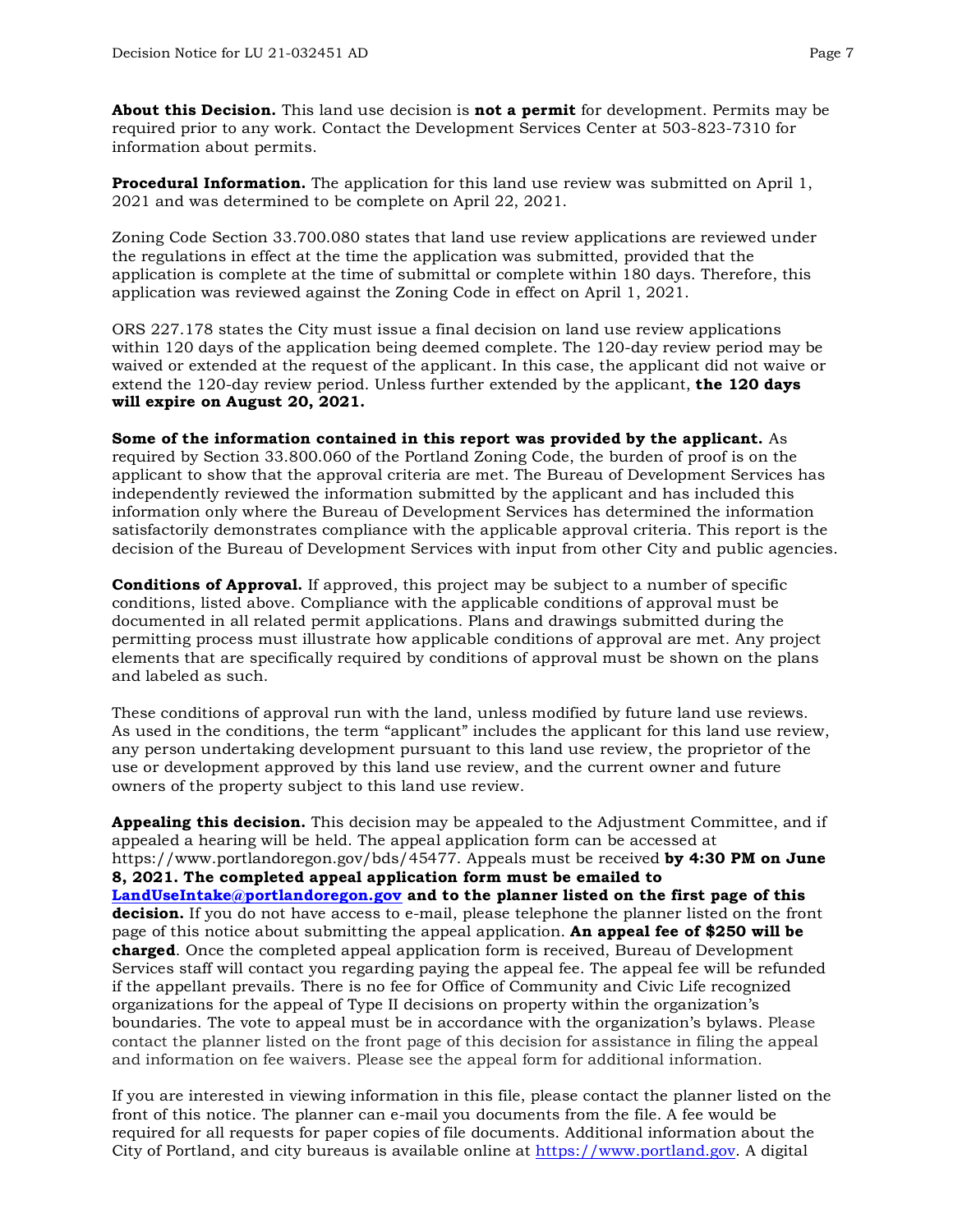copy of the Portland Zoning Code is available online at [https://www.portlandoregon.gov/zoningcode.](https://www.portlandoregon.gov/zoningcode)

**Attending the hearing.** If this decision is appealed, a hearing will be scheduled, and you will be notified of the date and time of the hearing. The decision of the Adjustment Committee is final; any further appeal must be made to the Oregon Land Use Board of Appeals (LUBA) within 21 days of the date of mailing the decision, pursuant to ORS 197.620 and 197.830. Contact LUBA at 775 Summer St NE, Suite 330, Salem, Oregon 97301-1283, or phone 1-503-373-1265 for further information.

Failure to raise an issue by the close of the record at or following the final hearing on this case, in person or by letter, may preclude an appeal to the Land Use Board of Appeals (LUBA) on that issue. Also, if you do not raise an issue with enough specificity to give the Adjustment Committee an opportunity to respond to it, that also may preclude an appeal to LUBA on that issue.

**Recording the final decision.** If this land use review is approved the final decision will be recorded with the Multnomah County Recorder. *Unless appealed,* the final decision will be recorded after June 8, 2021 by the Bureau of Development Services. The applicant, builder, or a representative does not need to record the final decision with the Multnomah County Recorder.

**Expiration of this approval.** An approval expires three years from the date the final decision is rendered unless a building permit has been issued, or the approved activity has begun.

Where a site has received approval for multiple developments, and a building permit is not issued for all of the approved development within three years of the date of the final decision, a new land use review will be required before a permit will be issued for the remaining development, subject to the Zoning Code in effect at that time.

**Applying for permits.** A building permit, occupancy permit, or development permit may be required before carrying out an approved project. At the time they apply for a permit, permittees must demonstrate compliance with:

- All conditions imposed herein;
- All applicable development standards, unless specifically exempted as part of this land use review;
- All requirements of the building code; and
- All provisions of the Municipal Code of the City of Portland, and all other applicable ordinances, provisions and regulations of the City.